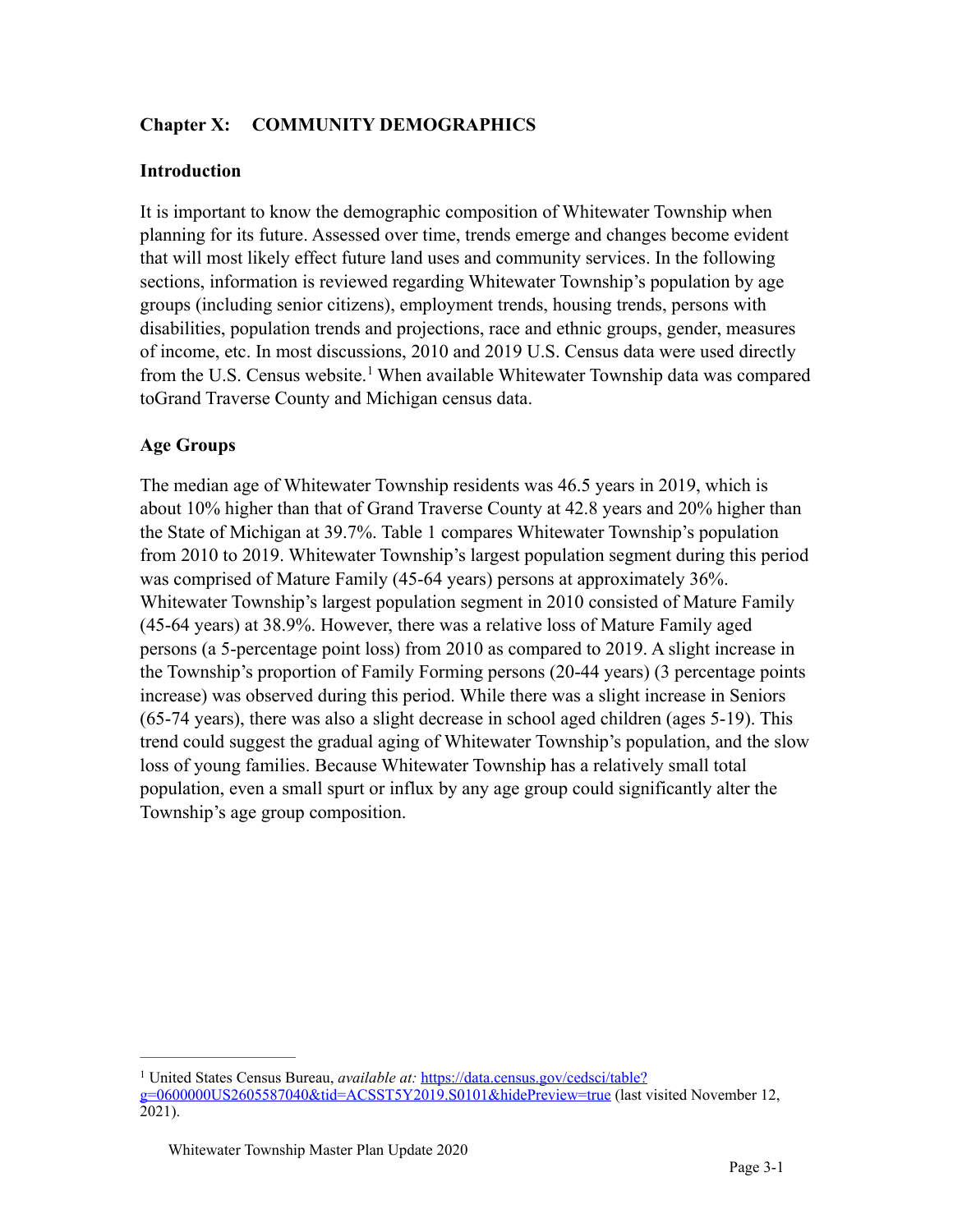| <b>TABLE 1 WHITEWATER TOWNSHIP</b><br>2010 & 2019 Population Distribution |       |         |       |         |           |          |  |
|---------------------------------------------------------------------------|-------|---------|-------|---------|-----------|----------|--|
| <b>Age Group</b>                                                          |       | 2010    |       | 2019    | Change    |          |  |
|                                                                           |       |         |       |         | 2010-2019 |          |  |
|                                                                           | No.   | Percent | No.   | Percent | No.       | Percent  |  |
| Preschool                                                                 | 131   | 5.1%    | 180   | 6.4%    | $+49$     | 1.3%     |  |
| $(0-4$ yrs)                                                               |       |         |       |         |           |          |  |
| School                                                                    | 578   | 22.5%   | 538   | 19.2%   | $-40$     | $-3.3\%$ |  |
| $(5-19 \text{ yrs})$                                                      |       |         |       |         |           |          |  |
| <b>Family Forming</b>                                                     | 497   | 19.2%   | 500   | 22%     | $+3$      | 2.8%     |  |
| $(20-44 \text{ yrs})$                                                     |       |         |       |         |           |          |  |
| Mature Family                                                             | 919   | 38.9%   | 946   | 33.9%   | $+27$     | $-5\%$   |  |
| $(45-64 \text{ yrs})$                                                     |       |         |       |         |           |          |  |
| Seniors                                                                   | 276   | 10.7%   | 363   | 13%     | $+87$     | 2.3%     |  |
| $(65-74 \text{ yrs})$                                                     |       |         |       |         |           |          |  |
| Elderly                                                                   | 175   | 6.8%    | 150   | 5.4%    | $-25$     | $-1.4\%$ |  |
| $(75 + yrs)$                                                              |       |         |       |         |           |          |  |
| Total                                                                     | 2,576 | 100%    | 2,793 | 100%    | $+217$    | $+8.4%$  |  |
| Source: 2010 and 2019 U.S. Census                                         |       |         |       |         |           |          |  |

Table 2 compares Whitewater Township's population with that of Grand Traverse County and the State of Michigan. Whitewater Township has a greater percentage of preschool children than the State of Michigan. Whitewater Township also has a higher percentage of school-aged children than the State of Michigan. However, the State of Michigan has a higher percentage of Family Forming aged persons than that of the Township and County. The percentages of Mature Families and Retirement age persons in both Grand Traverse County and Whitewater Township higher than the State of Michigan. These comparisons support the finding that an increasing trend in Townships residents' age currently exists within Whitewater Township.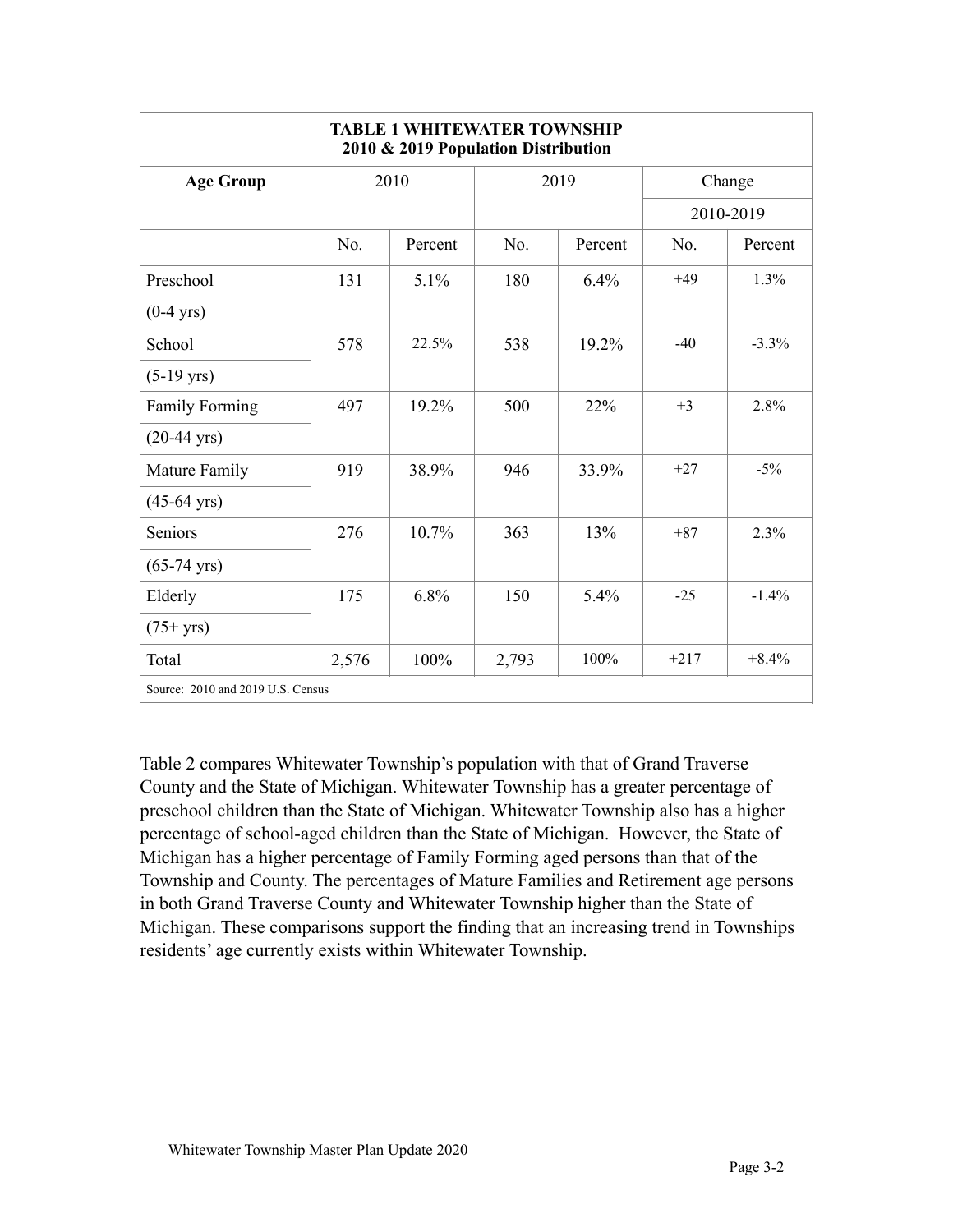| <b>TABLE 2</b><br><b>AGE GROUP COMPARISONS 2019</b>      |                    |                    |                             |                      |  |  |  |
|----------------------------------------------------------|--------------------|--------------------|-----------------------------|----------------------|--|--|--|
| Age Groups                                               | Whitewater<br>Twp. | Whitewater<br>Twp. | Grand<br>Traverse<br>County | State of<br>Michigan |  |  |  |
| Preschool<br>(under 5 years)                             | 180                | 64%                | $51\%$                      | 5.7%                 |  |  |  |
| School Age (5-19)<br>years)                              | 538                | 19.2%              | 19.9%                       | 18.5%                |  |  |  |
| <b>Family Forming</b><br>$(20-44 \text{ years})$         | 616                | 22%                | 23.8%                       | 31.6%                |  |  |  |
| Mature Family<br>$(45-64 \text{ years})$                 | 946                | 33.9%              | 30.6%                       | 26.5%                |  |  |  |
| Retirement Age<br>$(65 \text{ years } \& \text{ older})$ | 513                | 18.4%              | 20.8%                       | 17.6%                |  |  |  |
| <b>TOTALS</b>                                            | 2,793              | $100\%*$           | $100\%*$                    | $100\%*$             |  |  |  |

Source: U.S. Census 2019. - ACS Demographic Estimates

\*Figures provided by U.S. Census do not equal exactly 100% due to figure rounding.

#### **Household Size**

Table 3 below summarizes trends in the size of households from 2015 to 2019. Whitewater Township's average number of persons per household slightly increased from 2015 to 2019. This appears to be consistent with the decreasing average family size experienced by Grand Traverse County. Never before in our nation's history have so many people lived in such small household groups within so many dwelling units.

| TABLE 3<br><b>HOUSEHOLD SIZE 2015-2019</b><br>(Persons Per Household) |      |      |  |  |  |
|-----------------------------------------------------------------------|------|------|--|--|--|
| <b>Community</b>                                                      | 2015 | 2019 |  |  |  |
| Whitewater Township                                                   | 2.60 | 2.71 |  |  |  |
| Grand Traverse County                                                 | 241  | 2.44 |  |  |  |
| State of Michigan                                                     | 247  | 247  |  |  |  |

Source: U.S. Census 2015 - 2019.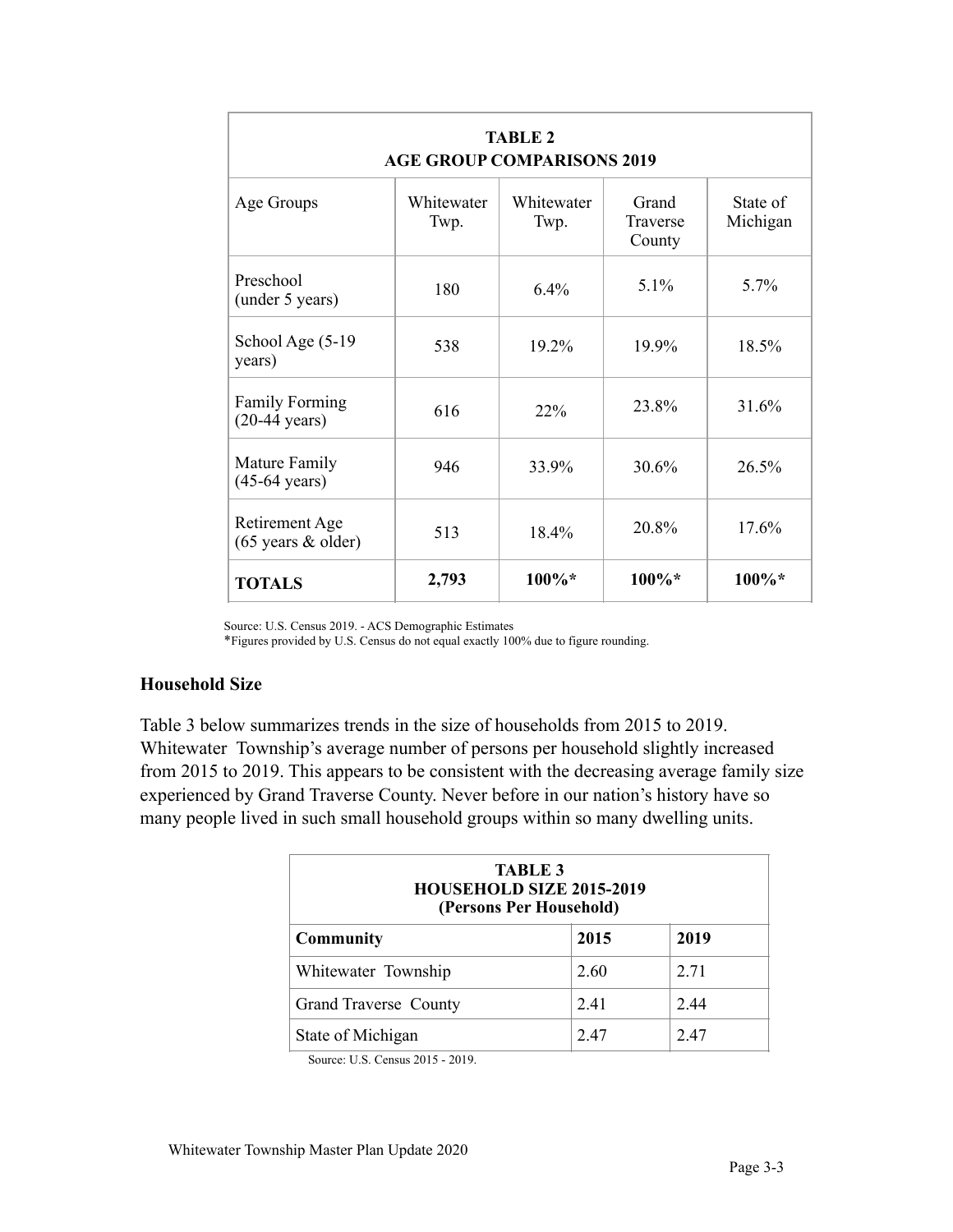# **Population Trends**

Table 4 tracks population trends over an approximately nine-year period from 2100 to 2019, comparing Whitewater Township with Grand Traverse County, and the State of Michigan.

| <b>TABLE 4</b><br><b>POPULATION TRENDS</b> |           |           |           |                                       |  |  |  |
|--------------------------------------------|-----------|-----------|-----------|---------------------------------------|--|--|--|
| <b>Community</b>                           | 2010      | 2015      | 2019      | 2010 to 2019<br><b>Percent Change</b> |  |  |  |
| Whitewater<br>Township                     | 2,576     | 2,708     | 2,793     | $+8.4\%$                              |  |  |  |
| <b>Grand Traverse</b><br>County            | 86,983    | 91,541    | 93,088    | $+7.0\%$                              |  |  |  |
| State of Michigan                          | 9,952,687 | 9,900,571 | 9,965,265 | $+0.1\%$                              |  |  |  |

Source: U.S. Census, American Community Survey, Years: 2010-2019, Table B01003, last visited on November 10, 2021.

Whitewater Township's slight population increase was higher than Grand Traverse County's population increase during 2010-2019, and more than eight times that of the State of Michigan overall population gain  $(+0.1\%)$ . These population trends suggest that Grand Traverse County and Whitewater Township have been "discovered" as desirable places to live, work, and recreate.

Table 5 represents demographic trends from 2010 to 2019 within Grand Traverse County as a whole. All townships within the county are grouped into small geographic subgroups.

| <b>TABLE 5</b><br><b>DEMOGRAPHICS BY COUNTY SUB-AREAS</b><br><b>GRAND TRAVERSE COUNTY 2010-2019</b> |        |                   |                  |                |  |  |  |
|-----------------------------------------------------------------------------------------------------|--------|-------------------|------------------|----------------|--|--|--|
| <b>County Sub-Area Communities</b>                                                                  |        | <b>Population</b> | 2010–2019 Change |                |  |  |  |
|                                                                                                     | 2010   | 2019              | <b>Number</b>    | <b>Percent</b> |  |  |  |
| <b>Northern Grand Traverse County</b>                                                               |        |                   |                  |                |  |  |  |
| Penninsula Twp<br>$\blacksquare$                                                                    | 5,433  | 6,068             | 635              | 11.7           |  |  |  |
| Acme Twp<br>$\blacksquare$                                                                          | 4,375  | 4,456             | 81               | 1.9            |  |  |  |
| Garfield Charter Twp<br>$\blacksquare$                                                              | 16,256 | 19,499            | 3,243            | 19.9           |  |  |  |
| East Bay Twp<br>$\blacksquare$                                                                      | 10,663 | 11,589            | 926              | 8.7            |  |  |  |
| Whitewater Twp                                                                                      | 2,579  | 2,688             | 109              | 8.4            |  |  |  |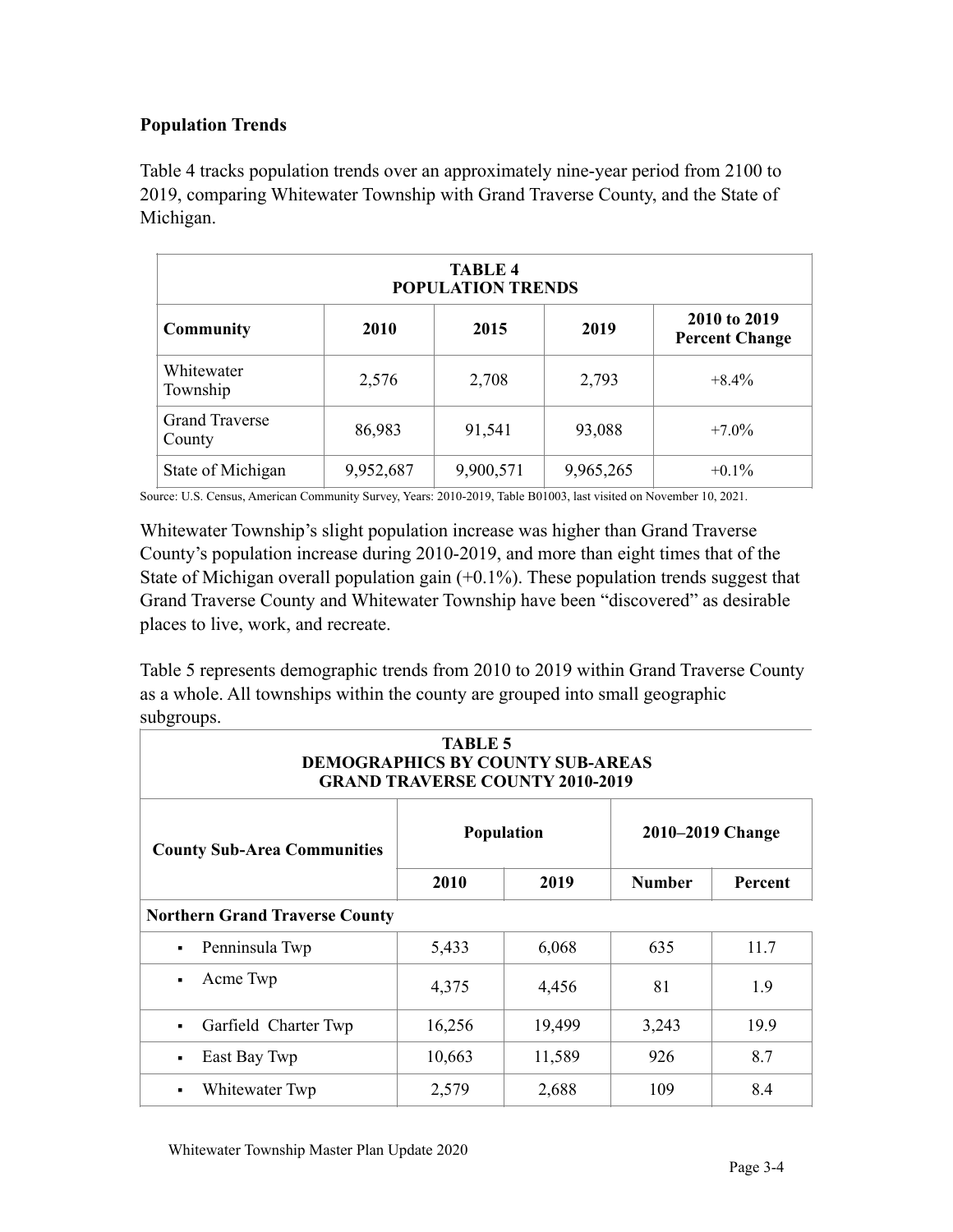| <b>Traverse City</b><br>$\blacksquare$ | 14,482 | 15,341 | 859      | 5.9     |
|----------------------------------------|--------|--------|----------|---------|
| Subtotal                               | 53,788 | 59,641 | 5,853    | 10.9    |
| <b>Eastern Grand Traverse County</b>   |        |        |          |         |
| <b>Union Twp</b><br>$\blacksquare$     | 405    | 468    | 63       | 15.6    |
| Fife Lake Twp<br>$\blacksquare$        | 2,791  | 1,526  | $-1,265$ | $-45.3$ |
| Subtotal                               | 3,196  | 1,994  | $-1,252$ | $-39.2$ |
| <b>Western Grand Traverse County</b>   |        |        |          |         |
| Long Lake Twp<br>$\blacksquare$        | 8,662  | 9,956  | 1,296    | 14.9    |
| Green Lake Twp<br>$\blacksquare$       | 5,784  | 6,703  | 919      | 15.9    |
| Subtotal                               | 14,446 | 16,659 | 2,213    | 15.3    |
| <b>Southern Grand Traverse County</b>  |        |        |          |         |
| <b>Grant Twp</b><br>$\blacksquare$     | 1,066  | 1,212  | 146      | 13.7    |
| Mayfield Twp<br>$\blacksquare$         | 1,550  | 1,786  | 236      | 15.2    |
| Paradise Twp<br>$\blacksquare$         | 4,713  | 4,952  | 239      | 5.1     |
| Subtotal                               | 7,329  | 7,950  | 621      | 8.5     |
| <b>TOTAL COUNTY</b>                    | 86,986 | 95,238 | 8,252    | 9.5     |

Source: U.S. Census 2010 and 2019.

Note: Village populations included in Township total population counts.

Table 5 above shows that the eastern region of Grand Traverse County experienced a substantial rate of population decline between 2010 and 2019. Table 5 also indicates that the fastest growing areas were in the northern and western parts of Grand Traverse County. This substantial population growth experienced in these communities in the past decade is likely attributed to retirement, the migration to residential development along lakes, rivers, and streams. To the contrary Fife Lake Township experienced a significant population loss.

### **Population Projections**

Table 6 presents population projections for 2010 and 2019. Estimating future population numbers helps in planning for community services, recreation, and public facilities needs to adequately serve the additional Township residents while retaining the essential community character and natural resources.

Using a straight-line population projection method based on recent growth trends produced a mid-range population projection estimate for Whitewater Township. The straight-line arithmetic method assumes the population will grow in a linear fashion,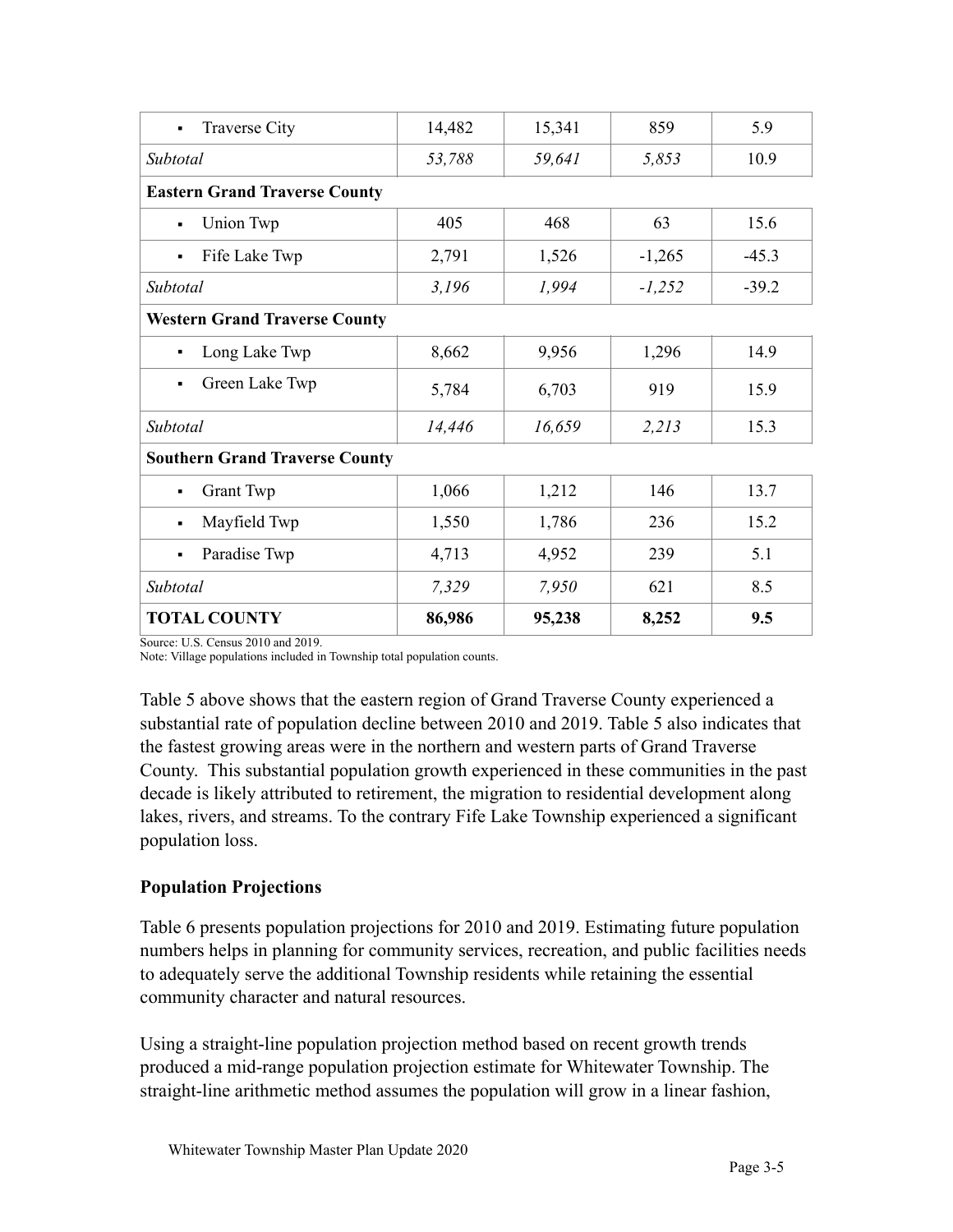based on the past ten years.

| <b>TABLE 6</b><br>POPULATION PROJECTIONS |                       |                       |                   |               |            |            |  |  |
|------------------------------------------|-----------------------|-----------------------|-------------------|---------------|------------|------------|--|--|
|                                          |                       |                       | 2010-2019<br>2030 |               | 2040       |            |  |  |
| <b>Entity</b>                            | 2010<br><b>Census</b> | 2019<br><b>Census</b> | Change            |               | Projection | Projection |  |  |
|                                          |                       |                       | #                 | $\frac{0}{0}$ |            |            |  |  |
| Whitewater Township                      | 2,576                 | 2,793                 | 217               | 8.4           | 2,801      | 3,018      |  |  |
| Acme Township                            | 4,375                 | 4,736                 | 361               | 8.3           | 5,097      | 5,458      |  |  |
| East Bay Township                        | 10,663                | 11,621                | 958               | 8.9           | 12,579     | 13,537     |  |  |
| Kalkaska County                          | 17,147                | 18,038                | 891               | 5.2           | 18,929     | 19,820     |  |  |
| <b>Grand Traverse County</b>             | 86,983                | 93,088                | 6,105             | 7%            | 99,193     | 105,298    |  |  |

Sources: 2010 and 2019 U.S. Census and Michigan Department of Technology, Management & Budget, Bureau of Labor Market Information and Strategic Initiatives, www.milmi.org/DataSearch/POPPROJ, last visited November 11, 2021.

Using this population projection method (and recognizing its limitations), the population for Whitewater Township could increase slightly by the year 2040 to 3,018 people.

There are many factors that influence population growth, although most are not easily quantifiable. However, based on the fact that Whitewater Township exists near Traverse City and possesses abundant rural character, along with high quality lakes, rivers, and streams, it is reasonable to project that the Township will continue to grow steadily.

Given these trends and projections, it is likely that Whitewater Township will be an attractive rural area in which to settle through the year 2040. Although Whitewater Township has limited public sewer or water services, it does possess numerous available future home sites and an abundant number of residential lots two acres and larger. Its year-round attraction as a prime recreational area possessing hunting, fishing, snowmobiling, boating, canoeing, and other recreational features, as well as full-time employment opportunities, add to its attractiveness for seasonal and permanent housing.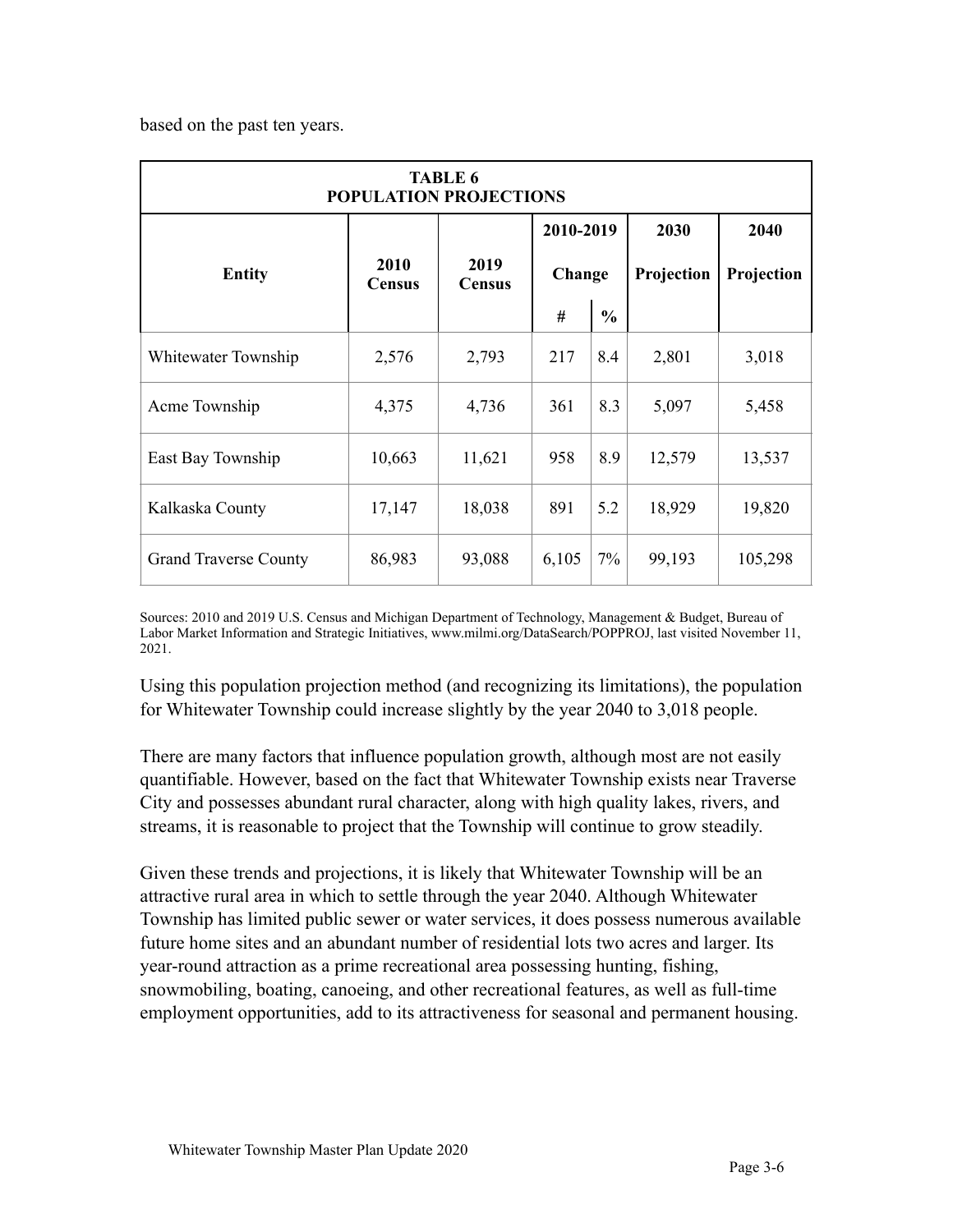#### **Racial and Ethnic Composition**

Table 7 shows Whitewater Township's racial composition and national origin to be relatively similar to Grand Traverse County with 94.7% of the population reported as white, 2.6% of the population as American Indian/Alaskan Natives, 0.2% reported as black or African American, and 2.5% as Hispanic or Latino. Whitewater Township possesses a racial composition of fewer of all racial and ethnic minorities than Grand Traverse County as whole, except for American Indian/Alaskan Natives, and the State of Michigan overall.

| <b>TABLE 7</b><br><b>RACE AND NATIONAL ORIGIN 2019</b> |                                         |                                          |                                                |                                 |  |  |  |
|--------------------------------------------------------|-----------------------------------------|------------------------------------------|------------------------------------------------|---------------------------------|--|--|--|
| <b>Race/National Origin</b>                            | Whitewater<br>Township<br><b>Number</b> | Whitewater<br><b>Township</b><br>Percent | <b>Grand Traverse</b><br><b>County Percent</b> | State of<br>Michigan<br>Percent |  |  |  |
| White                                                  | 2,473                                   | 94.7%                                    | 92.6%                                          | 74.7%                           |  |  |  |
| American Indian and<br>Alaskan Native                  | 45                                      | 2.6%                                     | $0.9\%$                                        | 0.5%                            |  |  |  |
| <b>Black or African</b><br>American                    | 5                                       | $0.2\%$                                  | $0.9\%$                                        | 13.5%                           |  |  |  |
| Asian/Pacific Islander                                 | 15                                      | $1.5\%$                                  | $0.6\%$                                        | 3.3%                            |  |  |  |
| Hispanic or Latino                                     | 33                                      | 2.5%                                     | 2.9%                                           | 5.3%                            |  |  |  |
| Total (one race/national)<br>origin)                   | 2,571                                   | 97.5%                                    | 100.0%                                         | 100.0%                          |  |  |  |

Source: U.S. Census 2019:DEC Redistricting Data (PL 94-171) and Census Reporter, [www.censusreporter.org](http://www.censusreporter.org), last visited November 11, 2021.

#### **Population by Gender**

Table 8 shows population by gender for Whitewater Township, Grand Traverse County, and the State of Michigan. In 2019 Whitewater Township possessed an even ratio of males to females.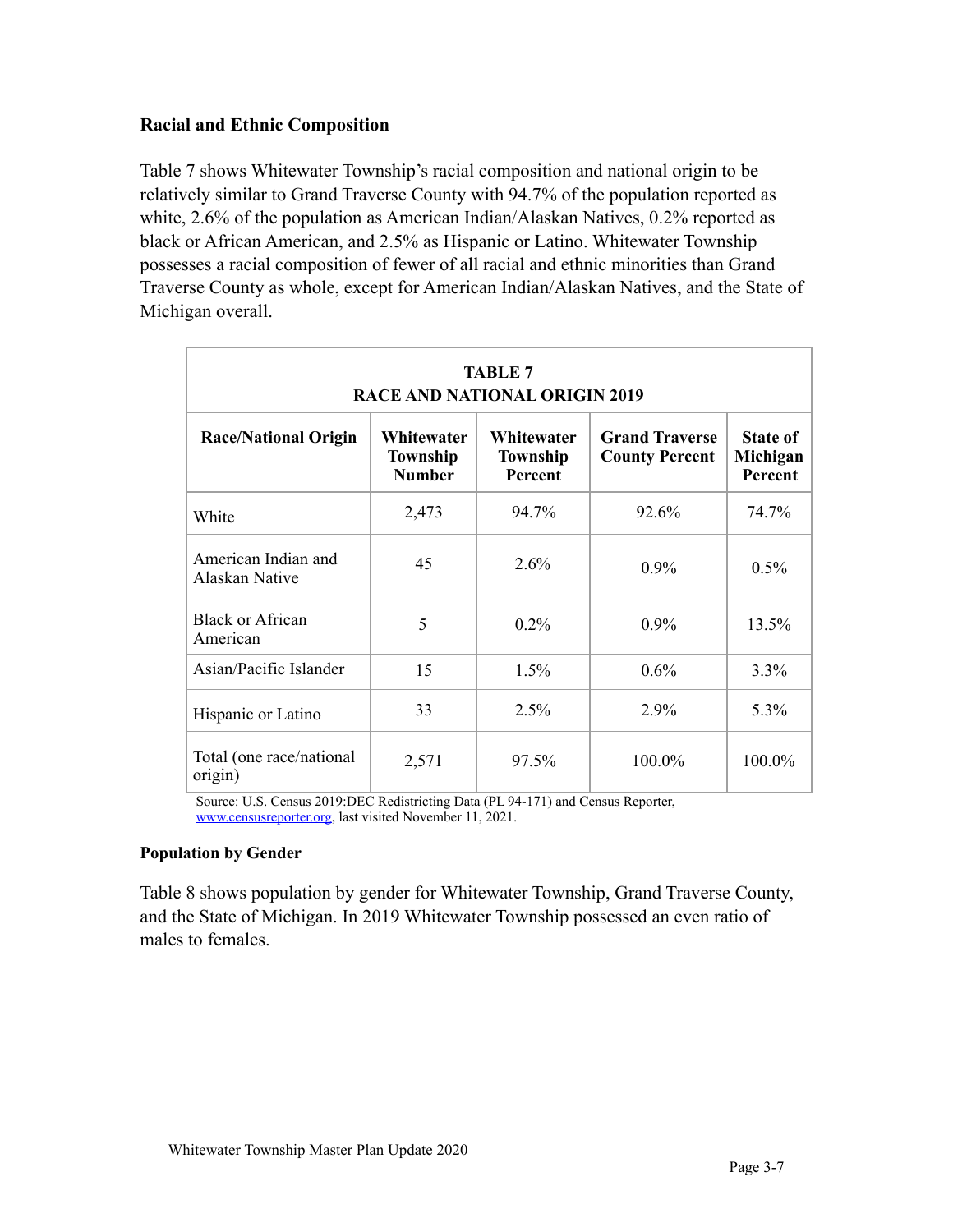| <b>TABLE 8</b><br><b>POPULATION BY GENDER 2019</b> |                                   |       |           |  |  |  |  |
|----------------------------------------------------|-----------------------------------|-------|-----------|--|--|--|--|
|                                                    | All Persons<br>% Male<br>% Female |       |           |  |  |  |  |
| Whitewater<br>Township                             | 50%                               | 50%   | 2,793     |  |  |  |  |
| <b>Grand Traverse</b><br>County                    | 49.3%                             | 50.7% | 93,008    |  |  |  |  |
| State of<br>Michigan                               | 49.2%                             | 50.8% | 9,986,857 |  |  |  |  |

Source: U.S. Census 2020:DEC Redistricting Data (PL 94-171) and Census Reporter, *available at* [www.censusreporter.org](http://www.censusreporter.org), last visited Nov. 11, 2021.

### **Seasonal Housing**

Table 9 shows the percentage of seasonal housing for Whitewater Township and three additional Grand Traverse County townships, Grand Traverse County as a whole, and the State of Michigan. Whitewater and Fife Lake Townships show higher rates of seasonal, occasional, or recreational housing uses in 2019 than in 2010. These homeowners likely have more than one home, likely to enjoy seasonal opportunities and/or visit recreational areas at different times of the year. Both the State of Michigan and Grand Traverse County also saw a rise in seasonal housing since 2010.

| <b>TABLE 9</b><br>PERCENT SEASONAL HOUSING YEARS 2000-2010 |                  |                  |  |  |  |  |
|------------------------------------------------------------|------------------|------------------|--|--|--|--|
| <b>Governmental Jurisdiction</b>                           | <b>Year 2010</b> | <b>Year 2019</b> |  |  |  |  |
| Whitewater Township                                        | 271              | 385              |  |  |  |  |
| Acme Township                                              | 400              | 343              |  |  |  |  |
| East Bay Township                                          | 720              | 559              |  |  |  |  |
| Fife Lake Township                                         | 177              | 243              |  |  |  |  |
| <b>Grand Traverse County</b>                               | 3,770            | 4,346            |  |  |  |  |
| State of Michigan                                          | 266,930          | 289,020          |  |  |  |  |

Source: U.S. Census 2010 & 2019

There are several variables to consider when discussing seasonal population. Much depends on how persons completing U.S. Census surveys interpret the words "occupied" and "vacant," particularly when they reside in two or more different locations at different times of the year. The economic downturn caused by the COVID pandemic has likely contributed to the statewide increase in reported vacant housing units in from 14.6% in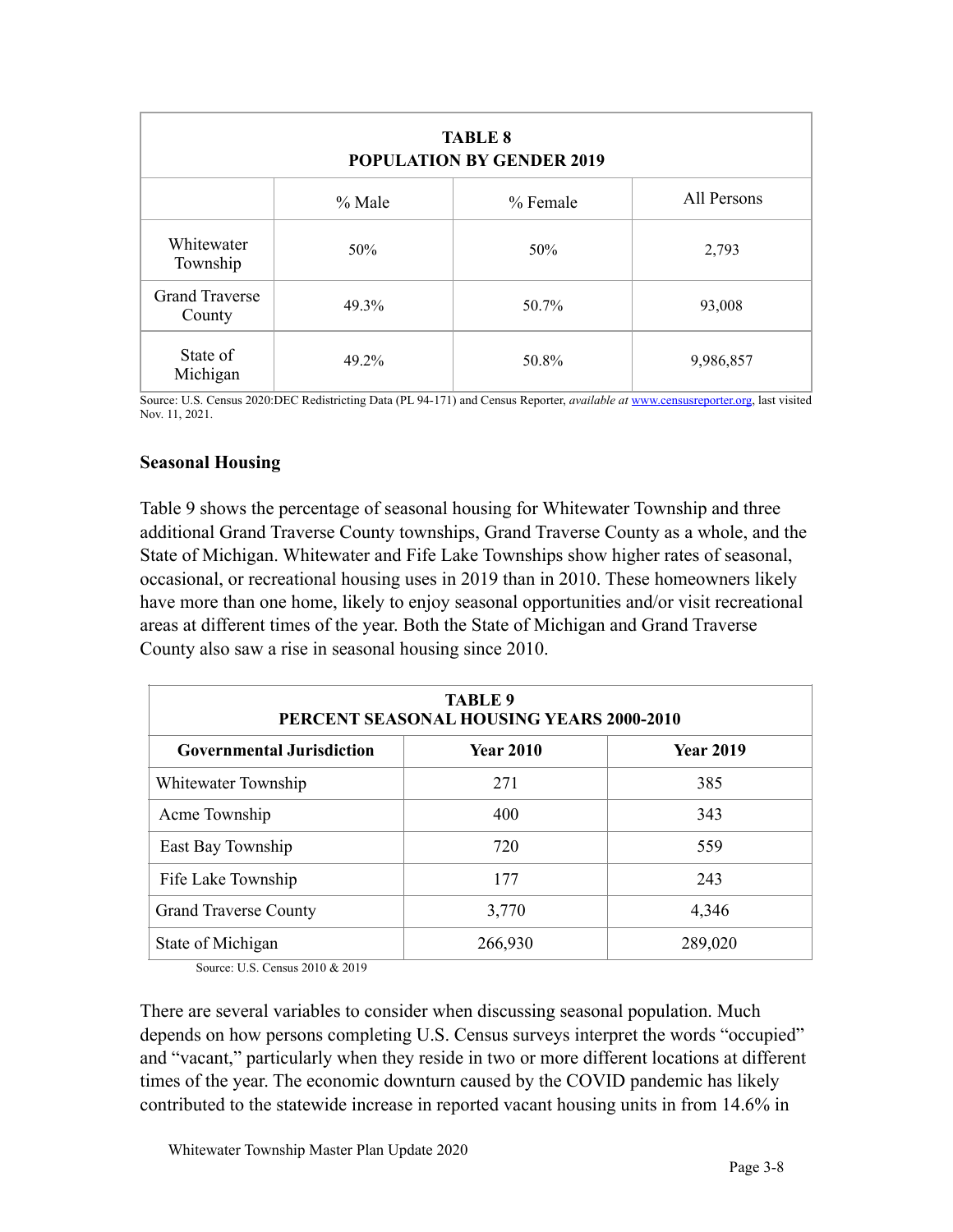2010 to 17% in 2019 as evidenced in Table 10 below. However, Grand Traverse County as whole experienced an opposite trend in the increased occupation of housing units during this period.

| <b>TABLE 10</b><br>VACANT HOUSES YEARS 2010-2019 |           |           |  |  |  |  |
|--------------------------------------------------|-----------|-----------|--|--|--|--|
| Governmental Jurisdiction                        | Year 2010 | Year 2019 |  |  |  |  |
| Whitewater Township                              | 317       | 385       |  |  |  |  |
| Acme Township                                    | 607       | 595       |  |  |  |  |
| East Bay Township                                | 1,074     | 952       |  |  |  |  |
| Fife Lake Township                               | 268       | 318       |  |  |  |  |
| <b>Grand Traverse County</b>                     | 807       | 628       |  |  |  |  |
| State of Michigan                                | 151,452   | 223,774   |  |  |  |  |

Source: U.S. Census 2010 & 2019.

It is assumed that the information provided by the U.S. Census above is useful, together with other data, for Township planning purposes. Whitewater Township's proximity to Elk Lake and its natural resource base will continue to attract seasonal/recreational visitors. It is a fair assumption that the numerous high-quality water resources in the region will continue to be a major attraction for the residents and visitors alike, and that the demand for seasonal dwellings will continue to increase.

### **Relocation to Whitewater Township and Grand Traverse County**

In terms of population mobility, 9.6% of Whitewater residents reported moving into the community since 2018, which is about 2/3rds of the rate in Grand Traverse County 13.6% and Michigan at 13.9%. U.S. Census data show an up-tick in Grand Traverse County's population at 9.5%. Only 0.7% of Whitewater Township's 2019 population reported being foreign-born, which is about a quarter of Grand Traverse County's foreign-born rate at 2.7% and about 10% of the foreign-born rate in State of Michigan at 6.9%. There appears to be an increase in population in Traverse City and in all the townships in the County, except for Fife Lake Township, which reportedly lost nearly half its population. For the rest, the smallest population growth took place in Acme Township, at 1.9%. Traverse City grew by 5.9%. Overall, Grand Traverse County's population increased by 8,252 people. 8.5% of Whitewater Township residents reported status as being U.S. service veterans, about the same as that of Grand Traverse County and about 20% higher than the State of Michigan as a whole. While Grand Traverse County saw an increase in its population, many other parts of the state are experiencing population declines.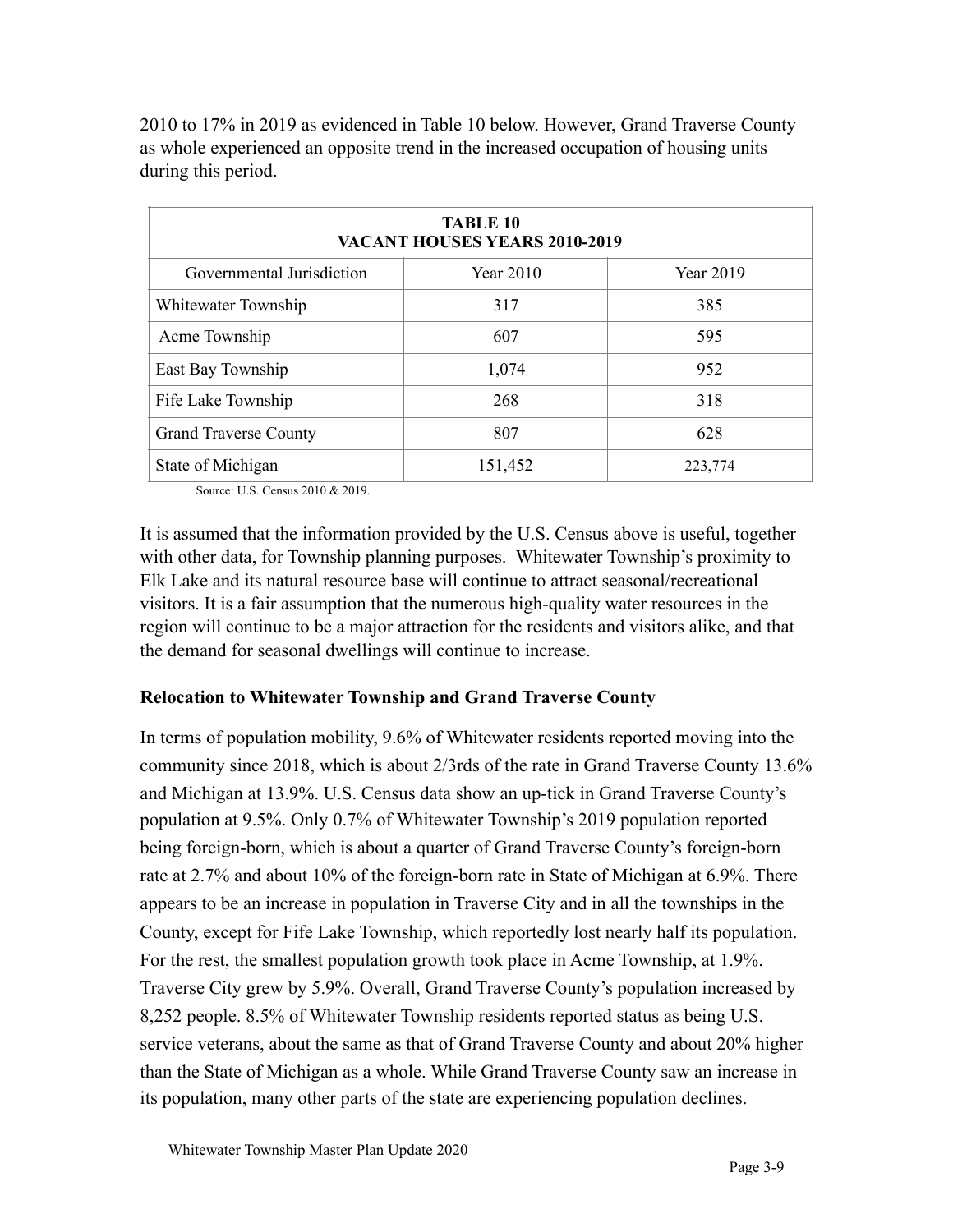# **Employment by Occupation**

Table 11 shows the percentage of employment by occupation for Whitewater Township residents during the period of 2010 to 2019. Whitewater Township's leading occupations in 2019 were Management, Business, Science and Related occupations, followed by Sales and Office occupations and then Service occupations, such as retail, tourism, healthcare support, and law enforcement, etc.

| <b>TABLE 11</b><br><b>WHITEWATER TOWNSHIP</b><br><b>Estimated Employment by Occupation (Employed Civilian Population, 16 years and Older)</b> |     |                        |       |                                 |                        |               |                                 |               |  |
|-----------------------------------------------------------------------------------------------------------------------------------------------|-----|------------------------|-------|---------------------------------|------------------------|---------------|---------------------------------|---------------|--|
|                                                                                                                                               |     |                        | 2010  |                                 |                        | 2019          |                                 |               |  |
| Occupation                                                                                                                                    |     | Whitewater<br>Township |       | <b>Grand Traverse</b><br>County | Whitewater<br>Township |               | <b>Grand Traverse</b><br>County |               |  |
|                                                                                                                                               | No. | $\frac{0}{0}$          | No.   | $\frac{0}{0}$                   | No.                    | $\frac{0}{0}$ | No.                             | $\frac{0}{0}$ |  |
| Management,<br>Professional, and<br>Related                                                                                                   | 56  | 9%                     | 2,088 | 33%                             | 158                    | 30.6%         | 2,727                           | 38.3%         |  |
| Service                                                                                                                                       | 236 | 38.1%                  | 1,234 | 19.5%                           | 75                     | 14.5%         | 1,230                           | 17.4%         |  |
| Sales and Office                                                                                                                              | 97  | 15.7%                  | 1,620 | 25.6%                           | 104                    | 20.1%         | 1,689                           | 23.6%         |  |
| Farming, Fishing $\&$<br>Forestry                                                                                                             | 18  | 2.9%                   | 177   | 2.8%                            | 15                     | 2.9%          | 198                             | 2.8%          |  |
| Construction,<br>Extraction &<br>Maintenance                                                                                                  | 168 | 27.1%                  | 595   | $9.4\%$                         | 72                     | 13.9%         | 565                             | 8.0%          |  |
| Production,<br>Transportation &<br>Material Moving                                                                                            | 44  | $7.1\%$                | 614   | $9.7\%$                         | 92                     | 17.8%         | 707                             | $10.0\%$      |  |
| Total                                                                                                                                         | 619 |                        | 6,328 |                                 | 516                    |               | 7,065                           |               |  |

Source: 2019 U.S. Census, and 2010-2019 U.S. Census Estimates

The percentage of people with Social Security income in Whitewater Township 37.8% in 2010. The percentage with retirement income was 30.5%. An additional 5.6% received other supplemental income, such as public assistance benefits like SNAP. In 2019, 37.7% reported social security income; 29.0% with retirement income, and 8.5% with other supplemental public assistance income.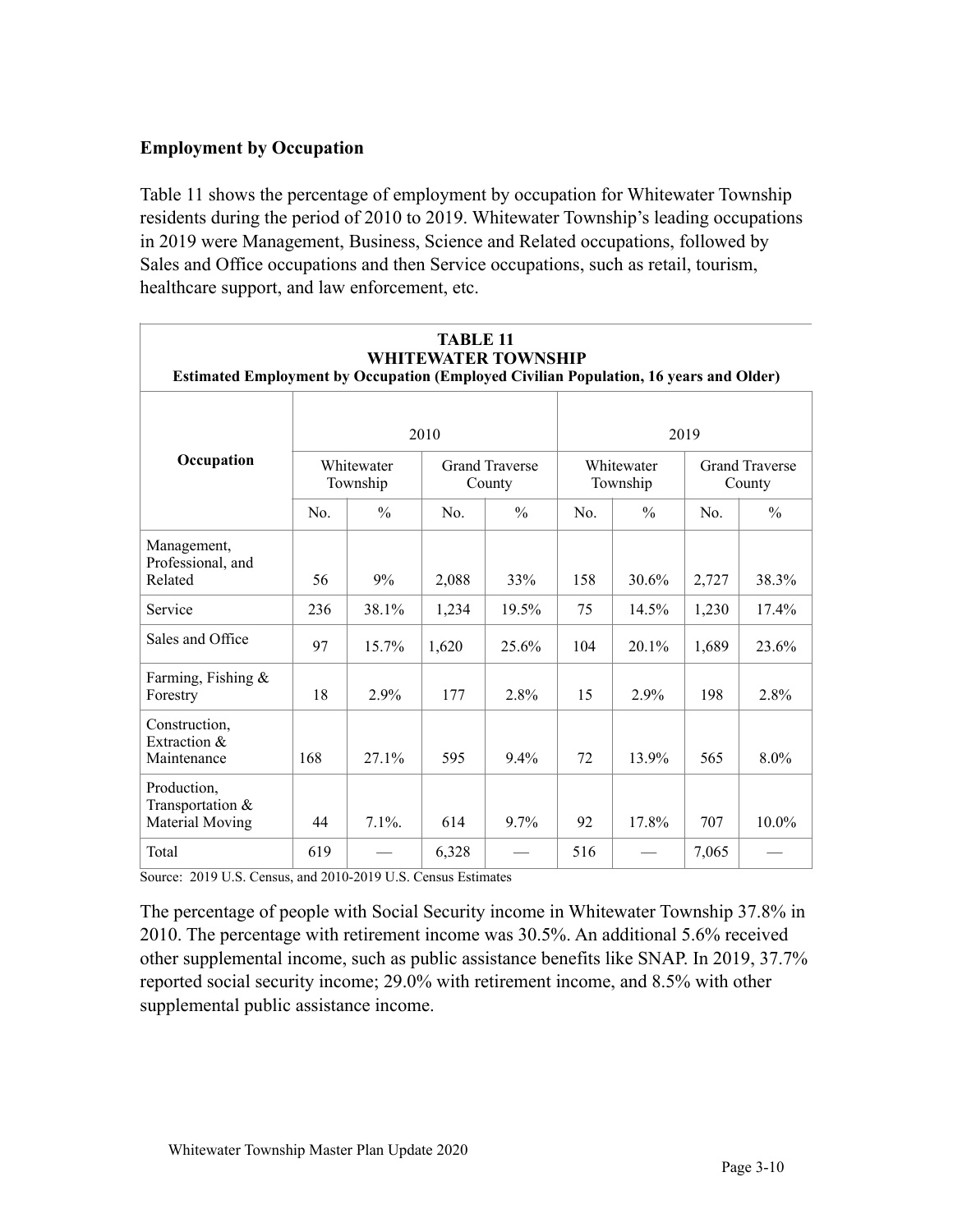# **Travel Time to Work**

According to the U.S. Census, Whitewater Township residents reported an average of 26.3 minutes of travel time to work in 2019, which is about 25% higher than that for Grand Traverse County residents at 20.9 minutes and 10% higher for Michigan as a whole at 24.6 minutes in 2019. In 2010 the average commute time reported was 25.8 minutes. These numbers suggest that currently a significant proportion of Whitewater Township residents continue to drive an hour or more (i.e., both ways) in daily travel to and from work.

# **Income Measures**

Per capita income in 2019 among Whitewater Township residents was \$33,900/year, which is a little less than that of Grand Traverse County residents at \$35,405 and slightly higher than Michiganders as a whole at \$31,713/year. U.S. Census data in Table 12 below indicate a moderate increase in median family income (6.0%) and median household income (8.3%) in Whitewater Township from 2010 to 2019. Whitewater Township's median household income was \$67,784/year in 2019, which is about 10% higher than that in Grand Traverse County at \$63,757/year and about 20% higher than that of Michigan residents as a whole at \$57,144/year.

As summarized in Table 13 below, during the same period Whitewater Township families living below the poverty line increased from 76 to 96 from 2010 to 2019. People below poverty in Whitewater Township in 2019 were at 3.5% (3% for Children below the age of 18, and 5% for Seniors aged 65 and over) of the Township's population, as compared to 9.6% for Grand Traverse County and 14.4% for the State of Michigan. This trend of increased poverty compares to Grand Traverse County at 7.2% and Michigan at 11.3% at the time of the 2019 census, mirroring the difficult economic climate within Whitewater Township, Grand Traverse County, the State of Michigan and nation during the COVID 19 pandemic.

| <b>TABLE 12</b><br><b>WHITEWATER TOWNSHIP</b><br><b>Household Income</b> |      |      |       |           |
|--------------------------------------------------------------------------|------|------|-------|-----------|
|                                                                          | 2010 | 2019 |       | Change    |
| <b>Household Income</b>                                                  |      |      |       | 2010-2019 |
|                                                                          | No.  | No.  | No.   | Percent   |
| Less than $$10,000$                                                      | 29   | 15   | $-14$ | $-48.3%$  |
| \$10,000 to \$14,999                                                     | 22   | 8    | $-14$ | $-63.6%$  |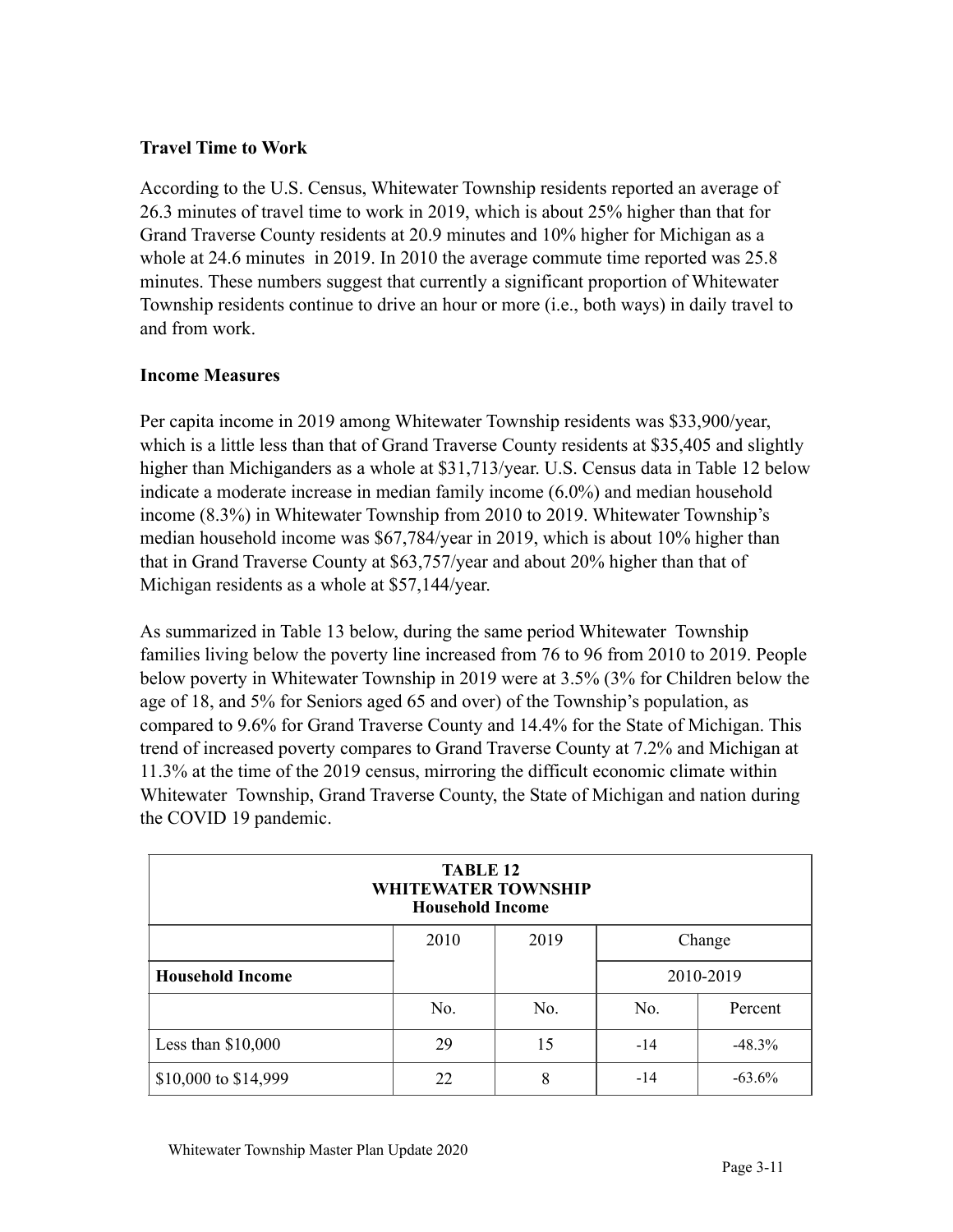| 79      | 64     | $-15$ | $-18.9%$  |
|---------|--------|-------|-----------|
| 58      | 73     | $+15$ | $+25.9%$  |
| 176     | 155    | $-21$ | $-11.9%$  |
| 226     | 243    | $+17$ | $+7.5%$   |
| 154     | 164    | $+10$ | $+6.5\%$  |
| 158     | 148    | $-10$ | $-6.3%$   |
| 80      | 159    | $+79$ | $+98.8%$  |
| 982     | 1,029  | $+47$ |           |
| 62,976  | 67,784 | 4,808 | 7.6%      |
| 2010    | 2019   |       | 2010-2019 |
| No.     | No.    | No.   | Percent   |
| $\,8\,$ | 11     | $+3$  | $+37.5%$  |
| 5       | 8      | $+3$  | $+60%$    |
| 49      | 33     | $-16$ | $-32.6%$  |
| 52      | 57     | $+5$  | $+9.6%$   |
| 143     | 133    | $-10$ | $-6.9%$   |
| 175     | 156    | $-19$ | $-10.9%$  |
|         |        |       |           |
| 148     | 139    | $-11$ | $-7.4%$   |
| 152     | 117    | $-35$ | $-23.0\%$ |
| 73      | 150    | $+77$ | $+105%$   |
| 805     | 804    | $-1$  |           |
| 70,298  | 76,111 | 5,831 | 8.3%      |
|         |        |       |           |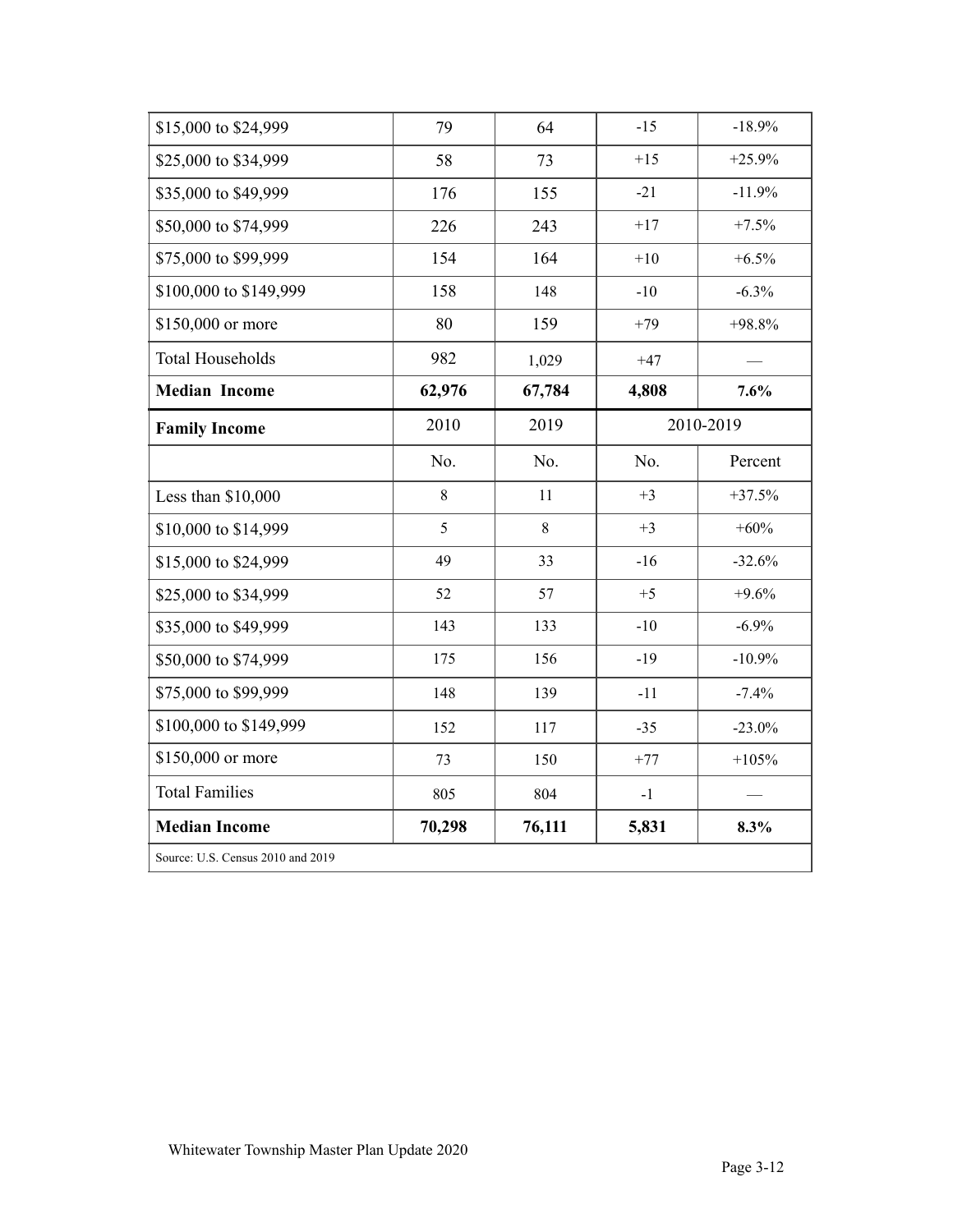| <b>TABLE 13</b><br><b>INCOME STATUS 2010-2019</b><br><b>WHITEWATER TOWNSHIP</b> |          |          |  |
|---------------------------------------------------------------------------------|----------|----------|--|
|                                                                                 | 2010     | 2019     |  |
| Median Household Income                                                         | \$49,572 | \$67,784 |  |
| Median Family Income                                                            | \$54,737 | \$76,111 |  |
| Families Below Poverty Level                                                    | $3.4\%$  | 3.5%     |  |

Source: U.S. Census 2010 and 2019; \*Poverty level stat taken from 2012 American Community Survey, as 2010 was not available

#### **Household Types**

From 2010 to 2019 there were an estimated 982 to 1,029 households in Whitewater Township. The average household size was 2.71 people per household. Families made up 1029 to 805 of the households in the Township, including both married-couple families and other families. There were approximately 185 non-family households in Whitewater Township during this period, most of which were people living alone.

#### **Schools**

Whitewater Township exists within the Elk Rapids and Traverse City Public school districts. In the 2019 Census, there were about 718 school-aged children in the Township. This suggests that there is a modest increase in the number of families with school-aged children, as summarized in Table 14 below.

| <b>TABLE 14</b><br><b>SCHOOL-AGED CHILDREN</b><br><b>Whitewater Township, Grand Traverse County, Michigan</b><br>2010/2019 School Years |      |      |               |                |
|-----------------------------------------------------------------------------------------------------------------------------------------|------|------|---------------|----------------|
|                                                                                                                                         | 2010 | 2019 | Number Change | Percent Change |
| Up to 9yrs old                                                                                                                          | 256  | 318  | 62            | 24.2%          |
| Ages 10-14                                                                                                                              | 224  | 232  | 8             | 3.6%           |
| Ages 15-19                                                                                                                              | 229  | 168  | $-61$         | $-26.6%$       |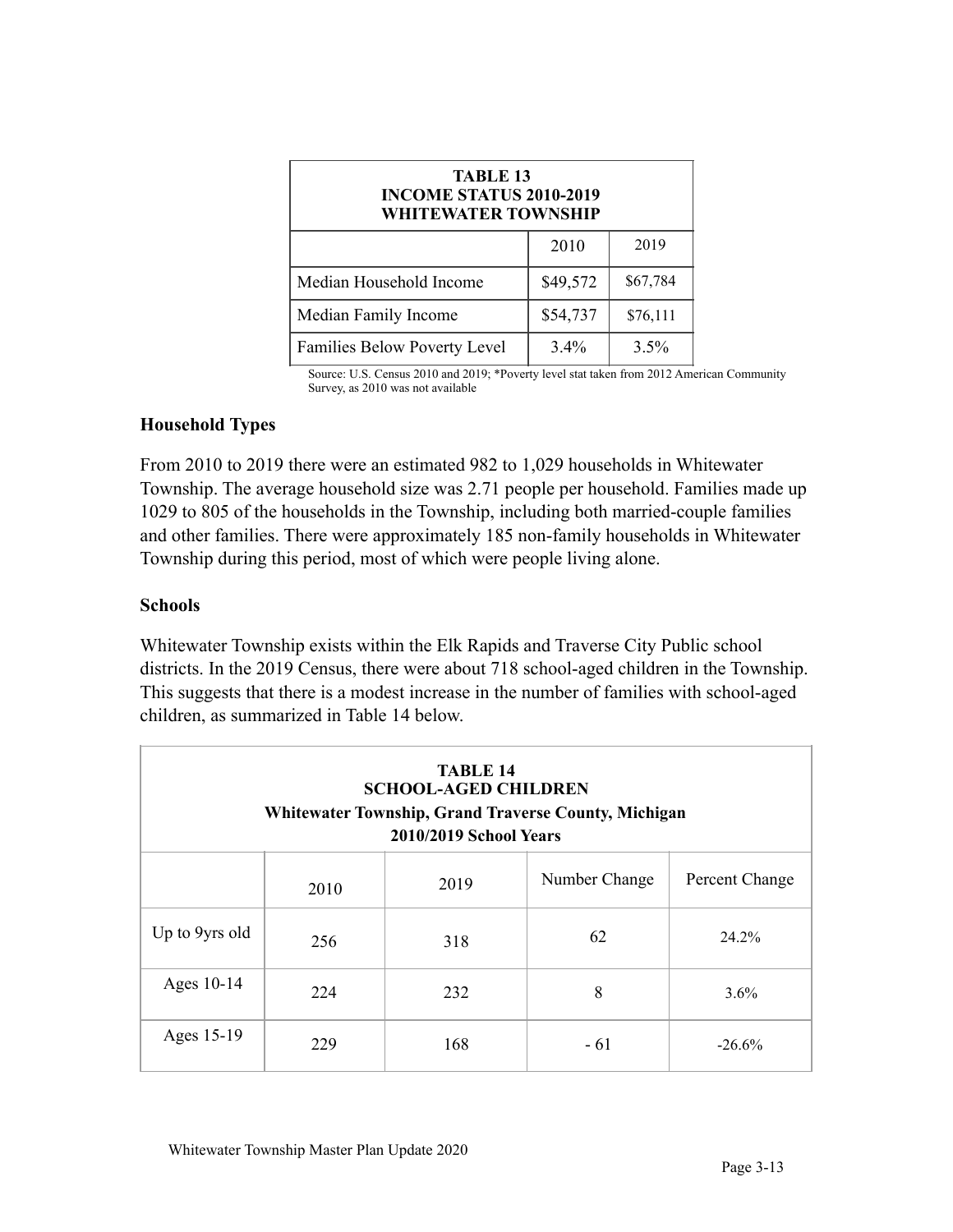| Total | 709 | 710<br>10 |  | 1.3% |
|-------|-----|-----------|--|------|
|-------|-----|-----------|--|------|

US Census ACS Demographic and Housing Estimates Survey 2010 and 2019

While the number of high-school aged children in Whitewater Township decreased between 2010 and 2019, there was an increase nearly equal to that amount of children age 9 and under. Overall, there was a very modest rise in school-aged children in the township over the past 10 years. With the proportion of elementary students within the school district increasing over this decade, older students between ages 15 and 19 decreased most significantly. These data suggest a continuing, general trend in the overall decrease in average population age within the school district, and increased enrollment in private schools and/or home schooling.

# **Federal School Lunch Program**

Students from families with incomes below 185 percent of the poverty level are eligible for free or reduced prices in the federal School Lunch Program. Students from families reporting income between 130 and 185 percent of the federal poverty line are eligible for reduced priced meals, while children from families with incomes below 130 percent of poverty are eligible for a fully subsidized or "free" school lunch meal. See Table 15 below.

| <b>TABLE 15</b><br><b>STUDENTS ELIGIBLE FOR FREE OR REDUCED LUNCH</b><br><b>PROGRAM</b><br><b>Whitewater Township</b><br>2010/2019 School Years |      |      |                             |
|-------------------------------------------------------------------------------------------------------------------------------------------------|------|------|-----------------------------|
|                                                                                                                                                 | 2010 | 2019 | Percent Change<br>2010-2019 |
| K through<br>$12th$ Grades                                                                                                                      | 18%  | 20%  | $+2\%$                      |

Sources: Michigan Department of Education, Food and Nutrition Services, Office of Nutrition, www.michigan.gov/cepi.

### **Education Level of Population in Whitewater Township, Michigan: 2019**

95.5% of Whitewater Township's population of 25-years and older have earned at least a high school degree or a higher degree, which compares to about the same rate in Grand Traverse County at 95.2% and is slightly higher that the educational rate s a whole in the State of Michigan at 90.8%. 34.4% of this age-group within Whitewater Township have earned a bachelor's degree or higher, which is a little less than that within in Grand Traverse County at 36% and is higher than Michigan's population as a whole at 29.1%.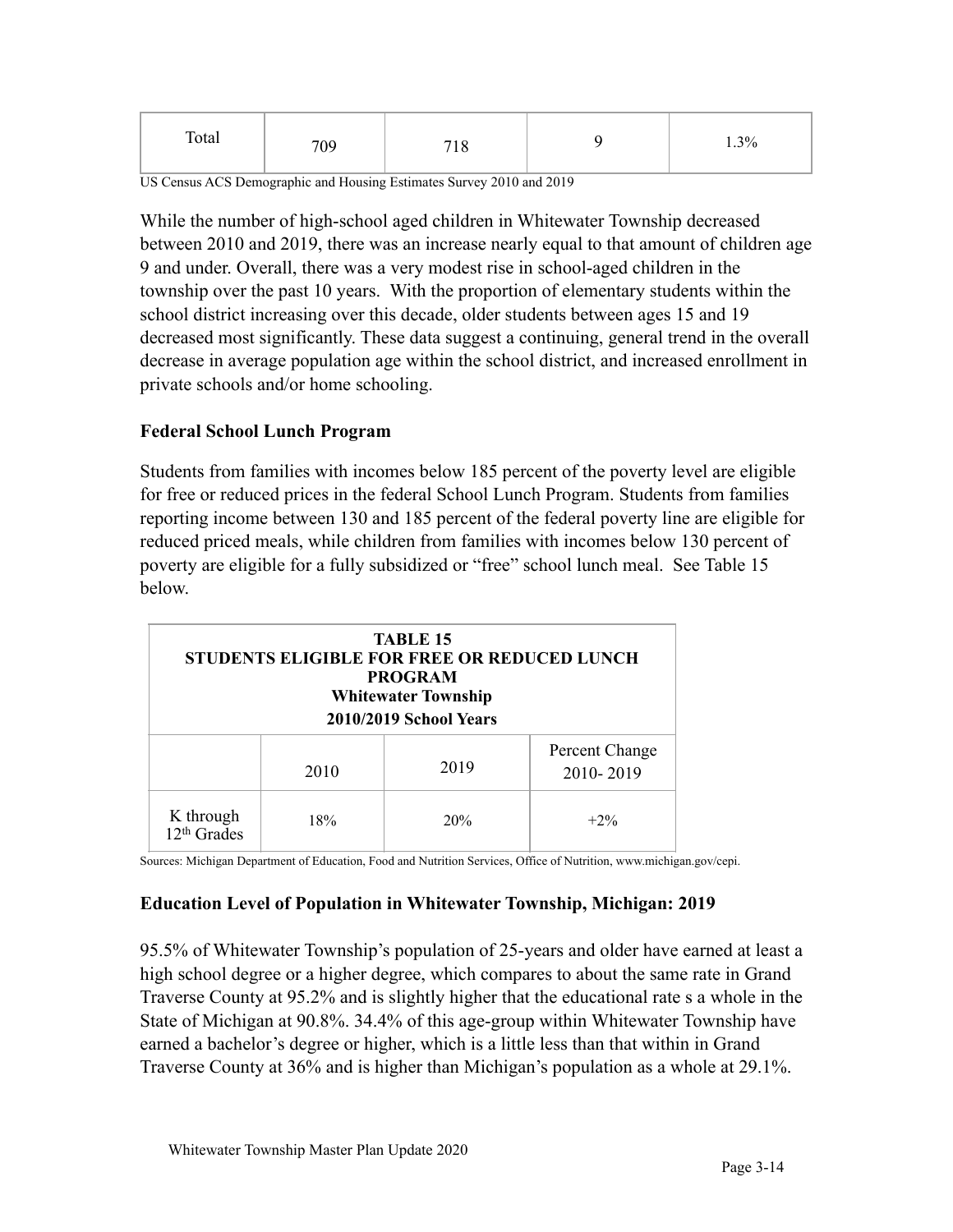The Elk Rapids School District (05060) in 2019-2020 academic year earned a 87.2% graduation rate as compared to the Traverse City Area Public Schools (TCAPS) District (28010) at 90.5%, with 1,237 enrolled students as compared to TCAPs 8,971 enrolled pupils. Similarly, Elk Rapids schools in 2020-2021 possessed 32.8% economically disadvantaged students, as compared to 33.6% at TCAPS, with a 22:1 as compared to a 24:1 pupil/teacher ratio, at Elk Rapids and TCAPS, respectively. 50% of Elk Rapids and TCAPS students met overall college readiness benchmarks, and 52% of Elk Rapids graduates enrolled in college in 2019-2020, as compared to 65% at TCAPS.

# **Housing Measures**

# **Owner-Occupied Housing Units**

In 2019 1,414 housing units existed in Whitewater Township, 73% of which were occupied and 27% vacant, and about 90% were owner-occupied and 10% were renter occupied. Table 16 below summarizes trends in owner and renter occupied housing units in Whitewater Township from 2010 to 2019. 97% of housing units in Whitewater Township were single-family dwellings. This indicates that the housing stock in Whitewater Township at 89.7% owner-occupied from in 2019, ahead of both Grand Traverse County at 76.3% and an overall owner occupation rate of 71.2% statewide. The median value of owner-occupied housing units in 2019 was \$238,400, as compared to \$212,500 in Grand Traverse County and \$154,900 in Michigan as a whole. These data suggest a stability of homeowner occupation of housing units in Whitewater Township, i.e., houses are less likely to be rented to a third party than in Grand Traverse County or Michigan overall and may represent barriers to young families and others moving into Whitewater Township.

| <b>TABLE 16</b><br><b>WHITEWATER TOWNSHIP</b><br><b>Owner Occupied/Renter Occupied</b><br><b>Housing Units 2019</b> |                        |                         |  |
|---------------------------------------------------------------------------------------------------------------------|------------------------|-------------------------|--|
|                                                                                                                     | Percent Owner Occupied | Percent Renter Occupied |  |
| Whitewater Township                                                                                                 | 89.7%                  | $10.3\%$                |  |
| <b>Grand Traverse County</b>                                                                                        | 76.3%                  | 23.7%                   |  |
| State of Michigan                                                                                                   | 71.2%                  | 28.8%                   |  |

Source: U.S. Census 2019.

#### **Total Housing Units/Units in Structures**

Table 17 below summarizes trends in housing stock within Whitewater Township and Grand Traverse County from 2010 to 2019. The Table shows that the housing stock in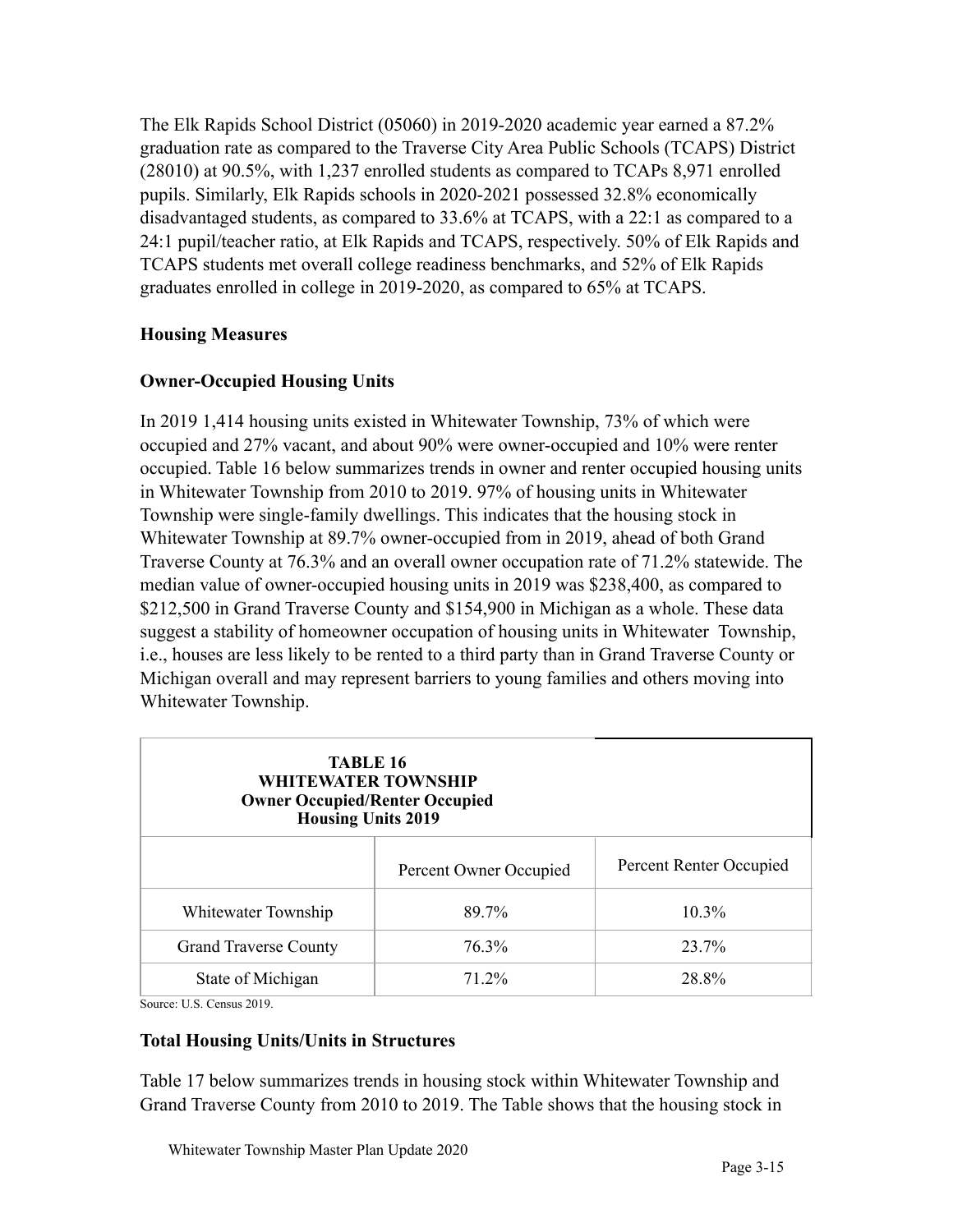increased during that time period. The average number of persons per housing unit during this period in Whitewater Township was 2.71 persons/household, as compared to 2.4 persons per household for Grand Traverse County and 2.5 persons/household for Michigan as a whole. Married couple represent 77% of households in Whitewhater township, as compared male or female householders and non-family occupied homes. Important to consider is the housing affordability needs of future Township residents in comparison with the list prices of new housing and/or costs for constructing additions to existing homes.

|                        |                  |                        |                  | <b>TABLE 17</b><br><b>WHITEWATER TOWNSHIP</b><br><b>Total Housing Units/Units in Structure</b> |                        |                  |                                 |                  |
|------------------------|------------------|------------------------|------------------|------------------------------------------------------------------------------------------------|------------------------|------------------|---------------------------------|------------------|
|                        |                  |                        | 2010             |                                                                                                |                        |                  | 2019                            |                  |
| <b>Housing Units</b>   |                  | Whitewater<br>Township |                  | <b>Grand Traverse</b><br>County                                                                | Whitewater<br>Township |                  | <b>Grand Traverse</b><br>County |                  |
|                        | No.              | $\frac{0}{0}$          | No.              | $\frac{0}{0}$                                                                                  | No.                    | $\frac{0}{0}$    | No.                             | $\frac{0}{0}$    |
| 1-unit, detached       | 1,196            | 92%                    | 25,588           | 74%                                                                                            | 1,342                  | 94.9%            | 26,540                          | 70.9%            |
| 1-unit, attached       | 57               | 4.4%                   | 1,279            | 3.7%                                                                                           | 28                     | 2.0%             | 1,561                           | 4.2%             |
| 2 to 4 units           | $\overline{7}$   | 0.5%                   | 1,037            | 3.0%                                                                                           | 10                     | 0.7%             | 1,468                           | 3.9%             |
| 5 to 9 units           | $\boldsymbol{0}$ | $\mathbf{0}$           | 1,072            | 3.1%                                                                                           | $\mathbf{0}$           | $\mathbf{0}$     | 2,070                           | 5.5%             |
| 10 or more units       | $\boldsymbol{0}$ | $\mathbf{0}$           | 2,075            | 6.0%                                                                                           | $\boldsymbol{0}$       | $\boldsymbol{0}$ | 3,162                           | 8.5%             |
| Mobile Homes           | 39               | 3.0%                   | 3,181            | 9.2%                                                                                           | 34                     | 2.4%             | 2,607                           | 70%              |
| Boat, RV, van,<br>etc. | $\boldsymbol{0}$ | $\theta$               | $\boldsymbol{0}$ | $\boldsymbol{0}$                                                                               | $\overline{2}$         | $0.3\%$          | $\boldsymbol{0}$                | $\boldsymbol{0}$ |
| Totals                 | 1,299            |                        | 34,578           |                                                                                                | 1,414                  |                  | 37,408                          |                  |

Source: 2010 and 2019 U.S. Census

" $-$ " = Not available.

Г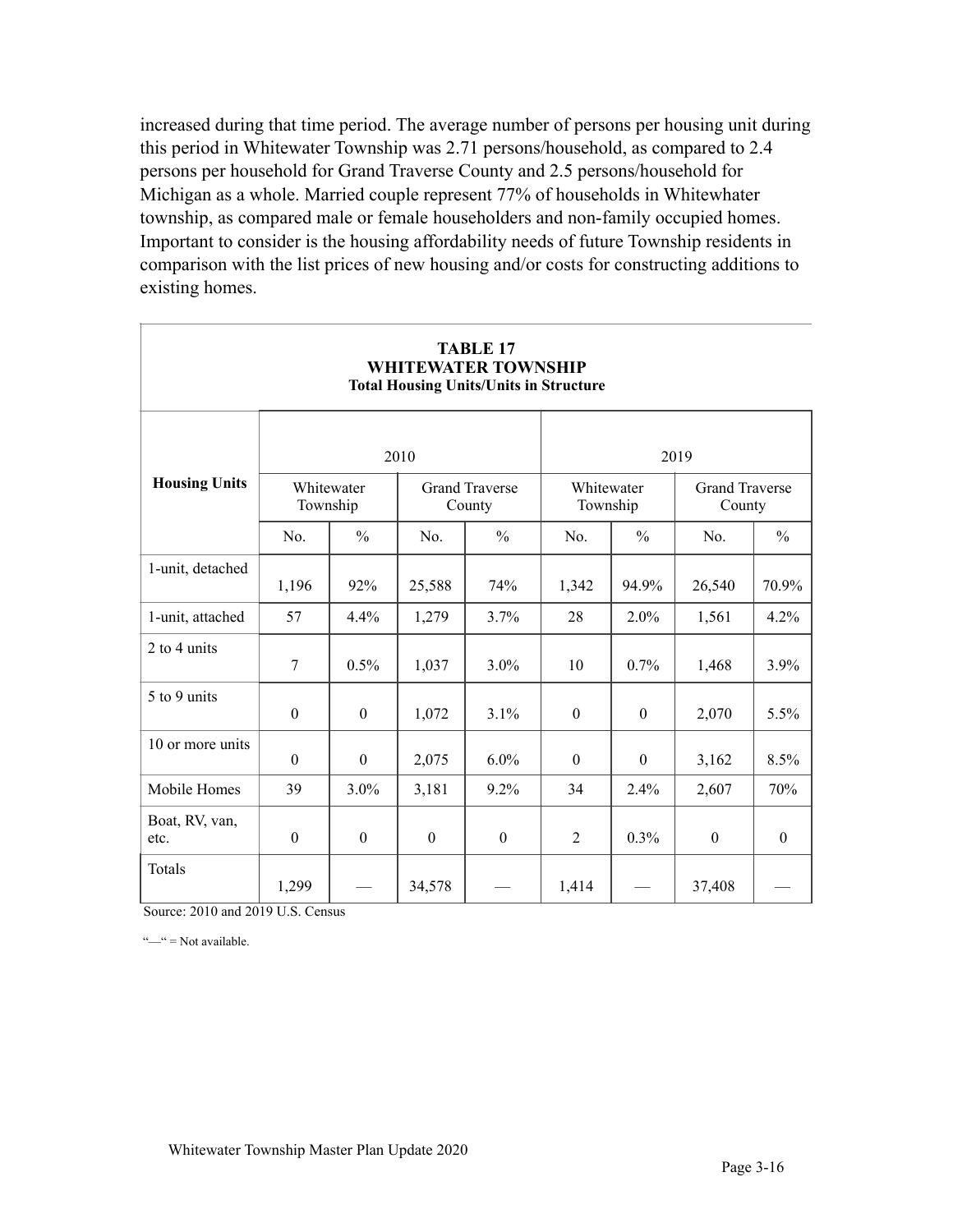## **Year Structure Built**

Table 18 below summarizes trends in the age of housing stock within Whitewater Township from 2010-2019. Table 18 indicates that the largest proportion of housing stock in Whitewater Township was constructed either between 1990-1999. Also, a significant number of was homes was built between 1960-1979. Consequently, some consideration should be paid to the adequacy of the older housing stock to meet current and future Township housing needs of residents. It is also important to consider the affordability or retrofitting and upgrading older housing stock to meet the future needs of current and future Whitewater Township residents.

| <b>Total Housing</b> | <b>TABLE 18</b><br><b>WHITEWATER TOWNSHIP</b><br><b>Year Structure Built</b> |               |          |  |  |
|----------------------|------------------------------------------------------------------------------|---------------|----------|--|--|
| <b>Units</b>         | Whitewater Township<br>Whitewater Township<br>2010<br>2019                   |               | Change   |  |  |
|                      | $\frac{0}{0}$                                                                | $\frac{0}{0}$ | $\%$     |  |  |
| 2010-2019            |                                                                              | 3.7%          | $+3.7%$  |  |  |
| 2000-2009            | 19.3%                                                                        | $16.5\%$      | $-2.8%$  |  |  |
| 1990-1999            | 22.1%                                                                        | 28%           | $+5.9\%$ |  |  |
| 1980-1989            | 14.1%                                                                        | 12.6%         | $-1.5%$  |  |  |
| 1960-1979            | 26.6%                                                                        | 23.8%         | $-2.8\%$ |  |  |
| 1940-1959            | 8.4%                                                                         | 8.1%          | $-0.3\%$ |  |  |
| 1939 or earlier      | 9.6%                                                                         | $7.3\%$       | $-2.3\%$ |  |  |
| Total                | 100                                                                          | 100           | $-0.1$   |  |  |

### **Housing Market Value**

Table 19 below summarizes median housing market value estimates for structures built within Grand Traverse County. Table 19 shows the estimated value of the homes based on the year they were built. Assuming this data is generally applicable to Whitewater Township, residents likely have an additional need for affordable housing. Thus, it is important to consider the availability of affordable housing within Whitewater Township.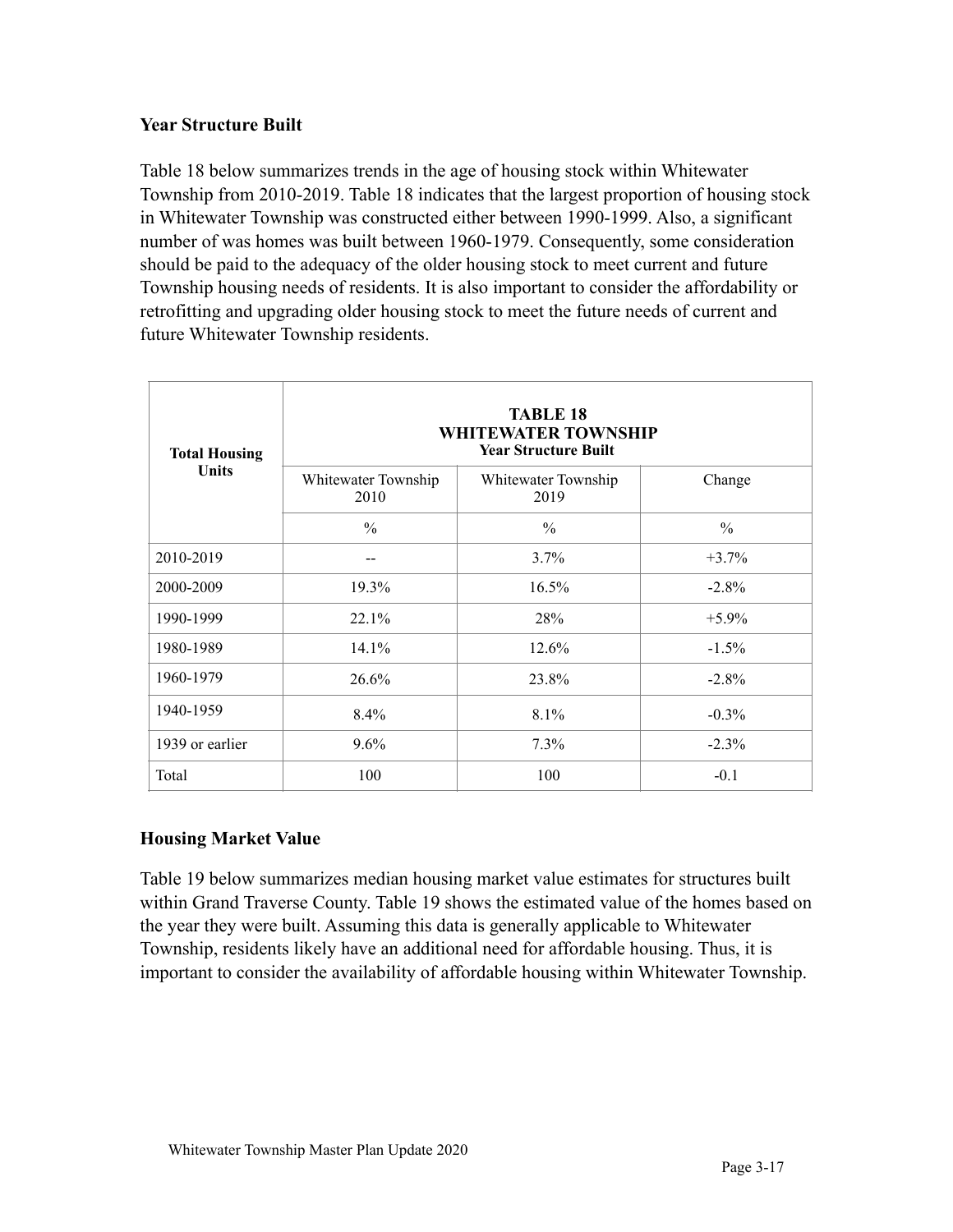| <b>Year Built</b> | <b>TABLE 19</b><br><b>GRAND TRAVERSE COUNTY</b><br><b>Median Value By Year Structure Built</b> |
|-------------------|------------------------------------------------------------------------------------------------|
| 2014 or later     | \$292,300                                                                                      |
| 2010-2013         | \$312,800                                                                                      |
| 2000-2009         | \$273,300                                                                                      |
| 1990-1999         | \$252,100                                                                                      |
| 1980-1989         | \$191,900                                                                                      |
| 1970-1979         | \$198,300                                                                                      |
| 1960-1969         | \$222,100                                                                                      |
| 1940-1959         | \$233,600                                                                                      |
| 1939 or earlier   | \$312,600                                                                                      |
| Average           | \$230,973                                                                                      |

Source: 2019 Estimate, U.S. Census values only available for Grand Traverse County.